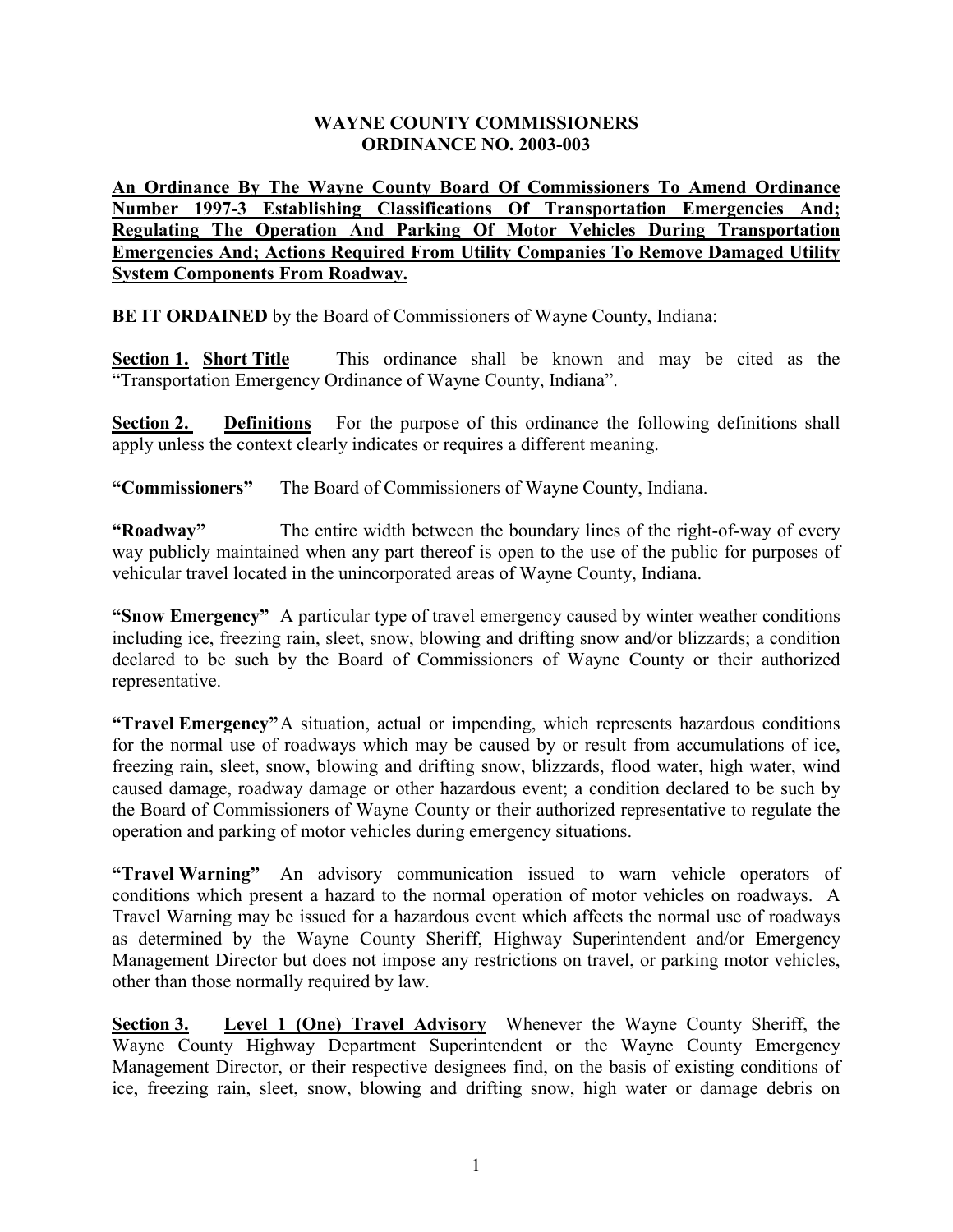roadways or other hazardous conditions which may present hazardous situations to the normal operation of motor vehicles on the roadways and that motor vehicle operators need to be aware of said conditions to maintain the safe operation of their motor vehicles, then the Sheriff, Superintendent, or EMA Director, or their respective designees, on consultation and agreement between said officials, may cause to be issued a Level 1 (one) Travel Advisory for parts of or all roadways as determined necessary. Level 1 (one) Travel Advisories may be issued for hazardous conditions which do not warrant an immediate emergency declaration by the Commissioners.

- A. The Sheriff, Superintendent or EMA Director shall cause each warning issued by said respective official pursuant to this ordinance to be publicly announced by means of broadcasts from radio stations located within and with a normal operating range covering Wayne County, Indiana. They may cause the warning to be further announced in news papers or general circulation when feasible. Each warning shall describe the situation threatening motor vehicle operation on roadways, the time the warning will be effective and shall specify the roadways or area affected.
- B. Whenever the Sheriff, Superintendent or EMA Director or their designees find that some or all of the conditions which gave rise to a Level 1 (one) Travel Advisory being issued no longer exists, they may terminate the advisory, in whole or in part. Such termination shall be announced in the same manner required to issue the original warning and shall become effective upon announcement.
- C. No unusual restriction or prohibition on the parking of motor vehicles or on the operation of motor vehicles upon roadways shall be imposed or implied under a Level 1 (one) Travel Advisory. The Advisory shall be advisory in nature and not regulatory.
- D. A Travel or Snow Emergency declared by the Commissioner's pursuant to this ordinance will supercede a Level 1 (one) Travel Advisory issued for the same causative event and same roadways or area.

**Section 4. Classification of Transportation or Snow Emergencies - There** shall be two (2) classifications of transportation or snow emergencies which may be declared by the Commissioners to control highway use.

**Level 2 (Two) Travel Watch- Essential Travel Permitted Transportation or Snow Emergency** - This classification is determined by the Commissioners to be a significant emergency event. Roadways have, or are expected to have, significant accumulations of ice, freezing rain, sleet, snow or significant blowing and drifting snow or, high water covering large areas of roadways to a dangerous depth or; numerous trees, limbs, utility poles and/or power lines or other damage debris are reported on roadways. Roadways or major sections of the roadway network are closed or impassable. Travel may be significantly delayed and there exists a risk of injury to motorists exposed to the existing conditions.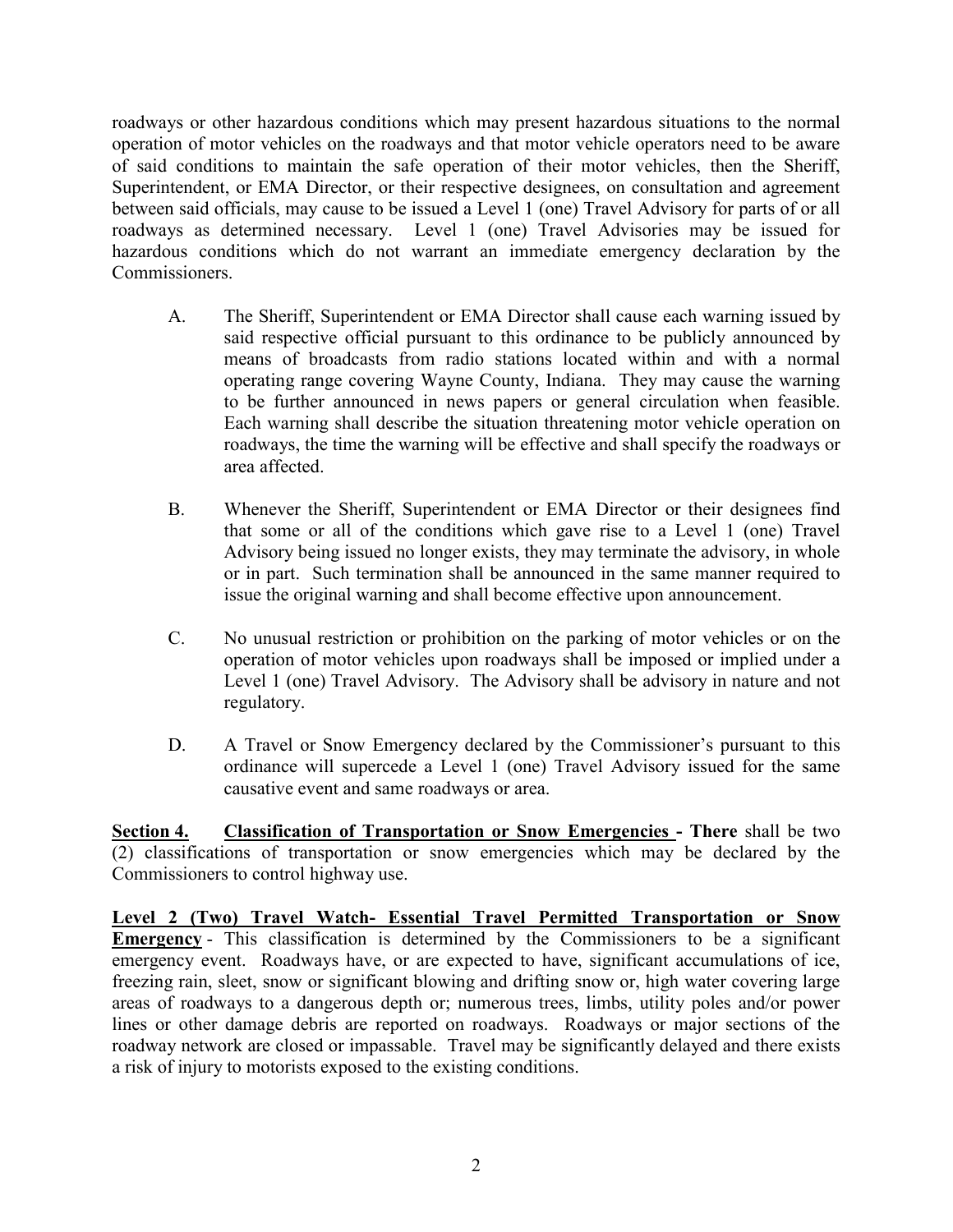Only essential travel is permitted. Essential travel shall include travel to and from work; travel to obtain essential medical care or required prescription medications; travel to obtain essential supplies of food, fuel, or safe shelter and; travel of emergency vehicles and emergency workers engaged in emergency operations. All non-essential travel is prohibited. Vehicle operators shall exercise all due caution in the operation of motor vehicles.

**Level 3 (Three) Travel Warning- Travel Prohibited Transportation or Snow Emergency** - This classification is determined by the Commissioners to be crippling emergency event. Roadways have, or are expected to have, heavy accumulations of ice, freezing rain, sleet, or snow or heavy blowing and drifting of snow or blizzard conditions; very high water covering or closing large areas of roadway or; washouts of road surface, road bed, culverts, bridge approaches or bridges or widespread trees, limbs, utility poles and/or power lines or other damage debris are reported on roadways. The major portion of the roadway network is closed or impassable. Conditions make it impossible to safely operate roadway maintenance equipment. Travel exposes motorists to significant risk of injury or death.

All roadways are closed to non-emergency vehicles and personnel. Travel is prohibited to all persons with the exception of the following who are at the time engaged in necessary emergency or critical occupations operations:

- A. **Emergency Personnel** including rostered members of law enforcement agencies, fire departments, emergency medical service providers, search and rescue organizations, rescue squads, military organizations, disaster relief organizations, emergency management personnel and requested mutual aid personnel.
- B. **Critical Occupations Personnel** including employees of railroad companies, utility companies, highway departments, towing and wrecker services, fuel delivery suppliers, new media and hospital and healthcare organizations.

**Section 5. Prohibition of Parking on Roadways** Whenever the Commissioners declare any transportation or snow emergency or; invoke any transportation or snow emergency classification described in Section 4 of this ordinance or; otherwise determine that existing or expected weather conditions or other hazardous situations will make it necessary that motor vehicle traffic be expedited or prohibited and that parking on county roadways be prohibited or restricted for snow plowing, debris removal, access for emergency vehicles, evacuation or other emergency purposes, the Commissioners shall put into effect a parking prohibition on parts of or all roadways as necessary by declaring a transportation or snow emergency. The parking prohibition shall become effective concurrently with the transportation or snow emergency declaration.

A. Once in effect, a prohibition under this section shall remain in effect until the transportation or snow emergency is terminated by announcement of the Commissioners in accordance with this ordinance. While the prohibition is in effect, no person shall park or allow to remain parked any vehicle on any portion of a roadway to which the transportation or snow emergency applies.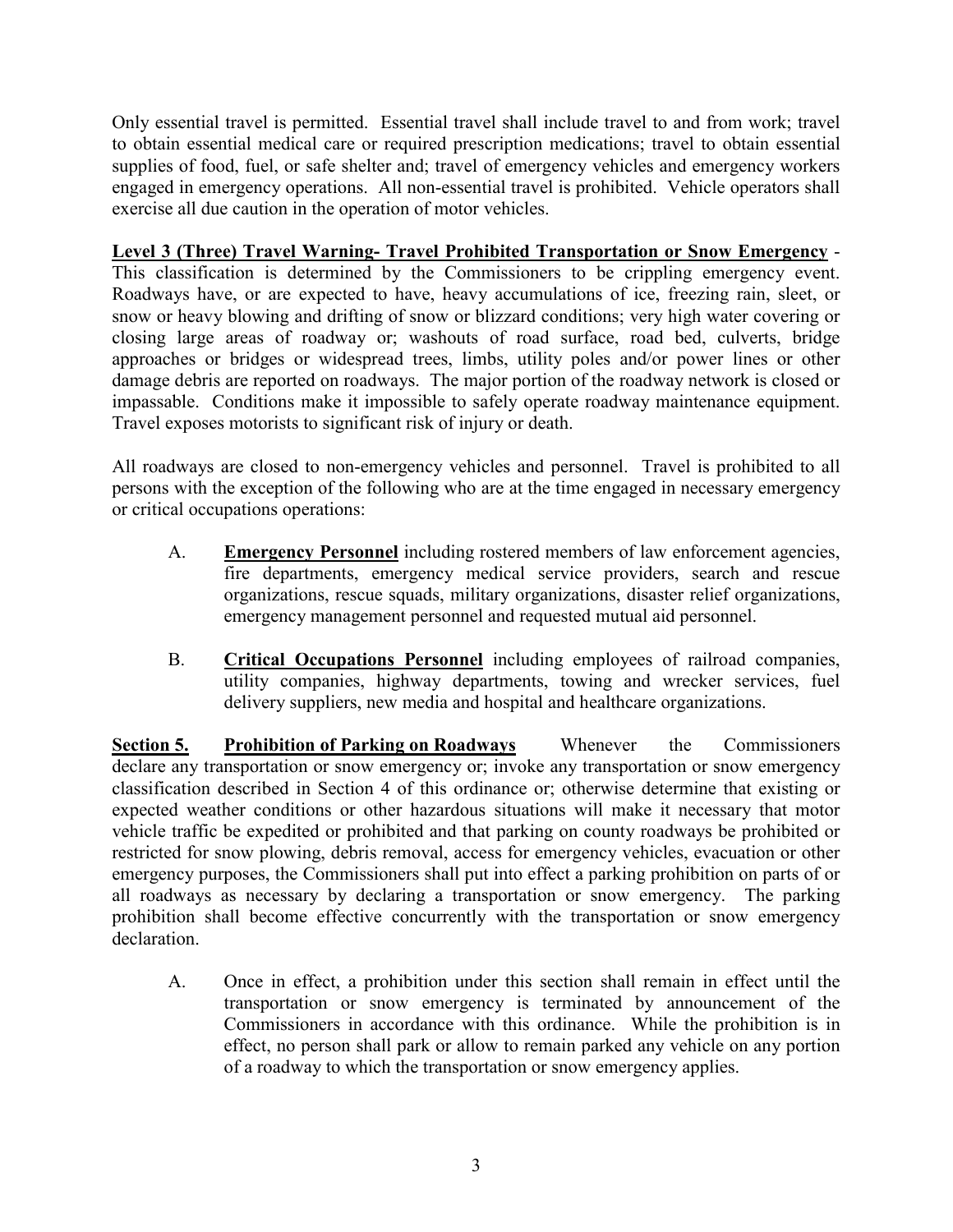B. Nothing in this section shall be construed to permit parking at any time or place where it is forbidden by any other provision of law.

**Section 6. Stalled Vehicles During Transportation or Snow Emergency** Whenever a vehicle becomes stalled for any reason on any part of a roadway on which a transportation or snow emergency or parking prohibition is in effect as declared by the Commissioners, the person operating the vehicle shall take immediate action to have the vehicle towed, removed or pushed off the roadway. No person shall abandon or leave his vehicle in the roadway (regardless of whether he indicates, by raising of hood or otherwise, that the vehicle is stalled), except for the purpose of securing assistance during the actual time necessary to go to a nearby telephone or to a nearby garage, gasoline station or other place of assistance and return without delay.

## **Section 7. Removal, Impounding and Return of Vehicle**

- A. Employees of the Wayne County Sheriff's Department and Wayne County Highway are authorized to remove or have removed a vehicle from a roadway to the nearest garage or other place of safety, including another place on a roadway, or to a garage designated or maintained by the Sheriff's Department, Highway Department or facility maintained by Wayne County when:
	- 1. The vehicle is parked on a part of a roadway on which a transportation or snow emergency or parking prohibition is in effect;
	- 2. The vehicle is stalled on a part of a roadway on which there is a transportation or snow emergency in effect and the person who was operating the vehicle does not appear to be removing it in accordance with the provisions of this ordinance and the vehicle presents a hazard to traffic flow, snow or debris removal or other emergency operations;
	- 3. The vehicle is parked in violation of any parking ordinance or provisions of law and is interfering or about to interfere with snow or debris removal or any other emergency operations.
- B. Whenever the Sheriff's Department or Highway Department removes or has removed a vehicle from a roadway as authorized in this section and the Sheriff's Department or Highway Department knows or is able to ascertain from the registration records in the vehicle the name and address of the owner thereof, the Sheriff's Department or Highway Department shall immediately attempt to give or cause to be given notice in writing to the owner of the fact of the removal and the reasons therefore and of the place to which the vehicle has been removed. In the event any vehicle is stored in a public garage, a copy of the notice shall be given to the proprietor of the garage.
- C. Whenever the Sheriff's Department or Highway Department removes or has removed a vehicle from a roadway under this ordinance and does not know and is not able to ascertain the name of the owner, or for any other reason is unable to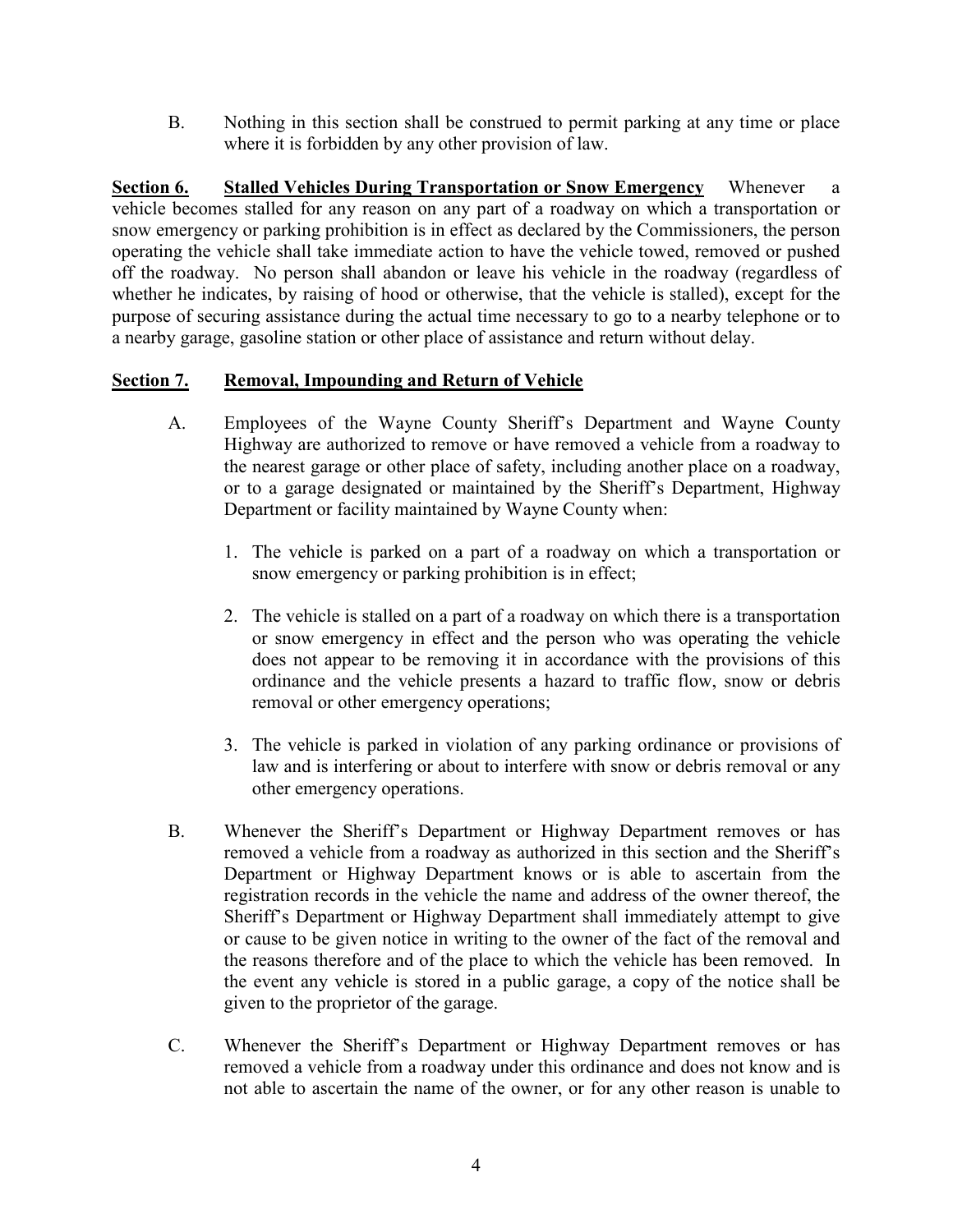give the notice to the owner as hereinbefore provided, and in the event the vehicle is not returned to the owner within a period of three (3) days, the Sheriff's Department or Highway Department shall immediately send or cause to be sent a written report of the removal by mail to the Bureau of Motor Vehicles whose duty it is to register motor vehicles, and shall file a copy of the notice with the proprietor of any public garage in which the vehicle may be stored. The notice shall include a complete description of the vehicle, the date, time and place from which removed, the reason for the removal, and the name of the garage or place where the vehicle is stored.

- D. No person shall recover any vehicle removed in accordance with this section except as provided herein. Before the owner or person in charge of the vehicle shall be allowed to recover it from the place where it has been placed or impounded, he/she shall present to a member of the Wayne County Sheriff's Department or authorized towing service evidence of his or her identity and right to possession of the vehicle, shall sign a receipt for its return and shall pay the cost of removal plus any costs of storage accrued. Until paid, these charges constitute a lien on the vehicle which may be enforced in conformance with IC 32-8-31-5 or IC 9-9-5-6.
- E. It shall be the duty of the Sheriff's Department and/or Highway Department to keep a record of each vehicle removed in accordance with this section. The record shall include a description of the vehicle, its license number, the date and time of its removal, where it was removed from, its location, the name and address of its owner and last operator, if known, its final disposition, and the parking violation involved. The towing service authorized by the Sheriff's Department and/or Highway Department shall obtain said record for each vehicle removed by the towing service for which a Sheriff's Department Vehicle Tow In card is not provided. The authorized towing service shall provide said records to the Sheriff's Department for each vehicle so removed.
- F. To facilitate the removal of abandoned vehicles pursuant to this ordinance, the Sheriff's Department and/or Highway Department may enter into towing contracts or agreements for the removal and storage of abandoned vehicles.
- G. Neither the owner, lessee, or occupant of the property from which an abandoned vehicle is removed nor the Highway Department, County Commissioners or Sheriff's Department, authorized towing service, or automobile scrap yard shall be liable for any loss or damage to any vehicle occurring during its removal, storage or disposition. The Wayne County Highway Department nor any employees of the department nor any private contractor engaged by the department shall be held liable for any loss or damage to any vehicle which is parked, stalled or abandoned on a roadway with such damage occurring during snow or debris removal operations.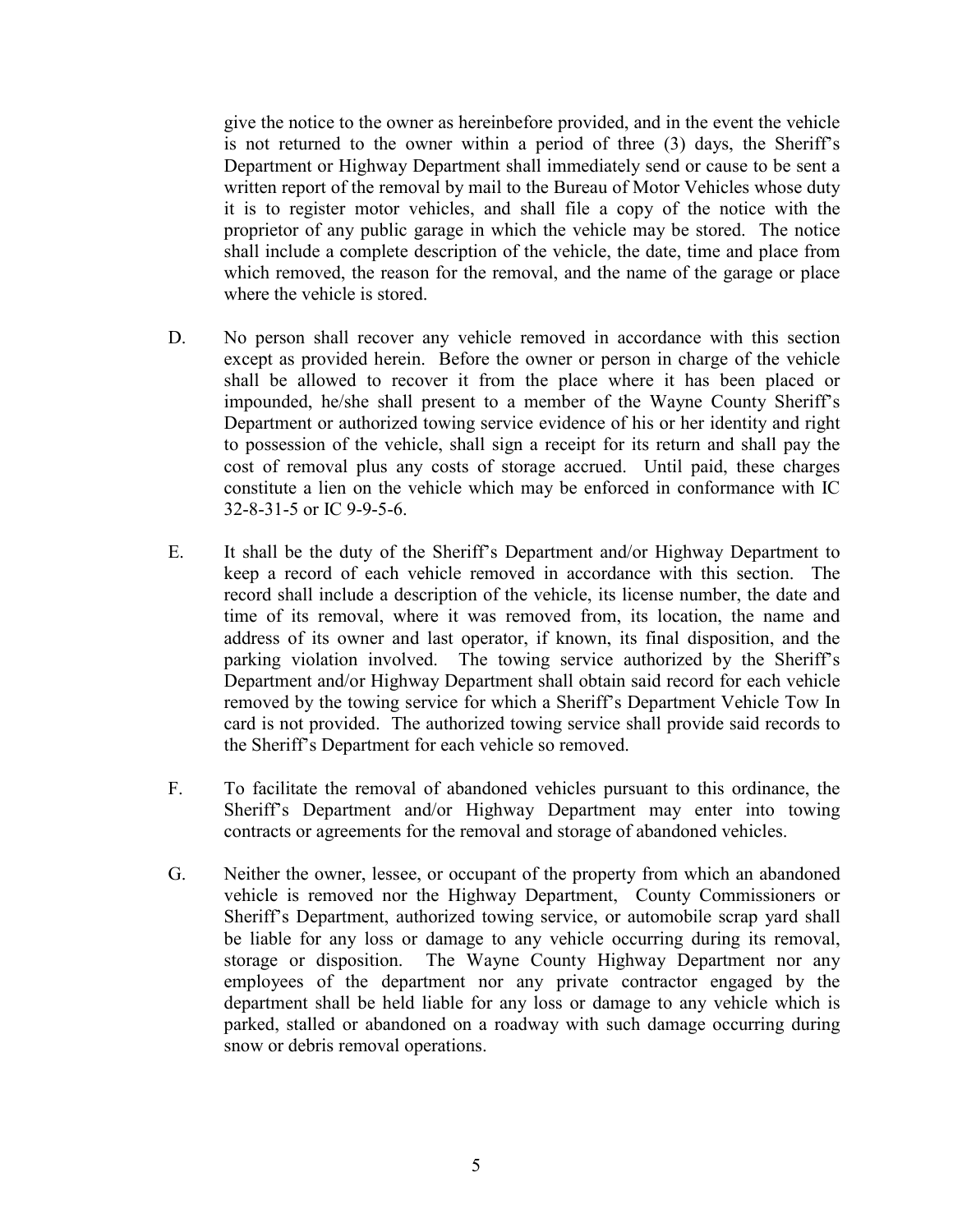H. This section shall be supplemental to any other provisions of law granting members of the Sheriff's Department authority to remove vehicles.

**Section 8. Citation On Vehicle** Whenever any motor vehicle without a driver is found parked or left in violation of any provision of this ordinance, and is not removed and impounded as provided for in this ordinance, the officer of the Sheriff's Department finding the vehicle may take its registration number and any other information displayed on the vehicle which may identify its user, and shall conspicuously affix a traffic summons to the vehicle in the manner and pursuant to the same procedures applicable to the issuance of other traffic violations.

**Section 9. Evidence With Respect To Vehicles Parked Or Left In Violation** In any prosecution with regard to a vehicle parked or left in a place or in a condition in violation of any provision of this ordinance, proof that the particular vehicle described in the complaint was parked or left in violation, together with proof that the defendant named in the complaint was at the time the registered owner of the vehicle, shall constitute prima facie evidence that the defendant was the person who parked or left the vehicle in violation of this ordinance.

**Section 10. Action Required From Utility Companies To Remove Damaged Utility System Components From Roadway** Whenever employees of the Wayne County Highway Department or the Wayne County Sheriff's Department find the property of a utility company, including utility poles, utility structures, transmission or distribution wires, guy wires, transformers, regulators, meters or other appurtenances are damaged and are obstructing, interfering or about to interfere with roadway travel, snow or debris removal operations or other emergency operations, they shall cause the appropriate utility company operator to be notified of the obstructing property. The utility company operator shall take immediate and necessary action to render such property or components safe and to facilitate removal of such property or components form the roadway.

- A. A knowledgeable employee shall be dispatched to each reported site where damaged utility property obstructs roadways in a timely manner.
- B. The employee shall take necessary steps to de-energize the affected damaged utility system or otherwise render the damaged system safe for the removal of components which obstruct roadways.
- C. When the affected damaged utility system is de-energized or otherwise rendered safe, the employee or utility operator shall report this information to the Wayne county Highway Department and/or the Wayne County Sheriff's Department and will coordinate any further debris clearance procedures as required.

**Section 11. Declarations Of The Commissioners** The Board of Commissioners of Wayne County, Indiana may declare one (1) of the two transportation or snow emergency classifications as set forth in Section 4 based upon recommendations and situation reports provided by the Wayne County Sheriff, Wayne County Highway Department Superintendent, and/or Wayne County Emergency Management Agency Director or their respective designees.